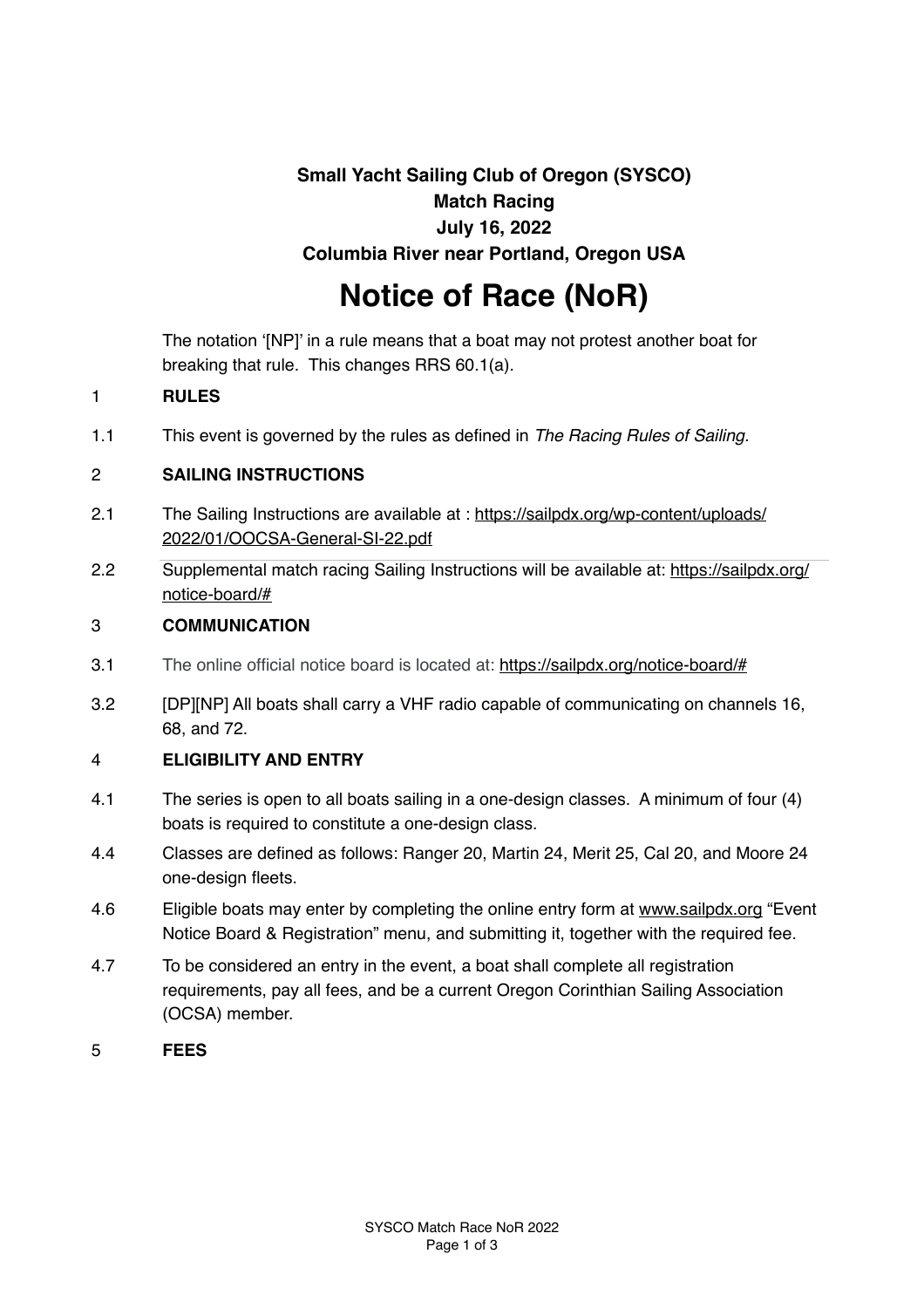- 5.1 Entry fees are as follows: SYSCO 2022 full membership: no fee Non-member of SYSCO: \$30.00 Late fee after registration deadline (48 hours prior to first race warning) for both SYSCO and non-members: \$30
- 5.2 Other fees: No other SYSCO fees. As noted above entries must be members of OCSA, which includes a membership fee. See: [www.sailpdx.org](http://www.sailpdx.org).

## 6 **SCHEDULE**

- 6.1 Registration: Deadline, Thursday, July 14, 1300 PDT (48 hours prior to first race warning)
- 6.3 Dates of racing: Saturday, July 16 [One (1) day]
- 6.4 Number of races: Scheduled (minimum): Three (3) Maximum: Five (5)
- 6.5 The scheduled time of the warning signal is: 1300 PDT.

# 7 **VENUE**

7.1 The Racing Areas for this series are specified in the Sailing Instructions Provision 7.

#### 8 **COURSES and MARKS**

- 8.1 The Courses for this series are specified in the Sailing Instructions Provision 8.
- 8.2 The Marks for this series are specified in the Sailing Instructions Provision 9.

# 9 **PENALTY SYSTEM**

9.1 The penalty system is described in the Sailing Instructions.

#### 10 **SCORING**

10.1 The Scoring for this series are specified in Sailing Instructions provision 15.

#### 11.1 **RISK STATEMENT**

11.1 RRS 3 states: 'The responsibility for a boat's decision to participate in a race or to continue to race is hers alone.' By participating in this event each competitor agrees and acknowledges that sailing is a potentially dangerous activity with inherent risks. These risks include strong winds and rough seas, sudden changes in weather, failure of equipment, boat handling errors, poor seamanship by other boats, loss of balance on an unstable platform and fatigue resulting in increased risk of injury. **Inherent in the sport of sailing is the risk of permanent, catastrophic injury or death by drowning, trauma, hypothermia or other causes.**